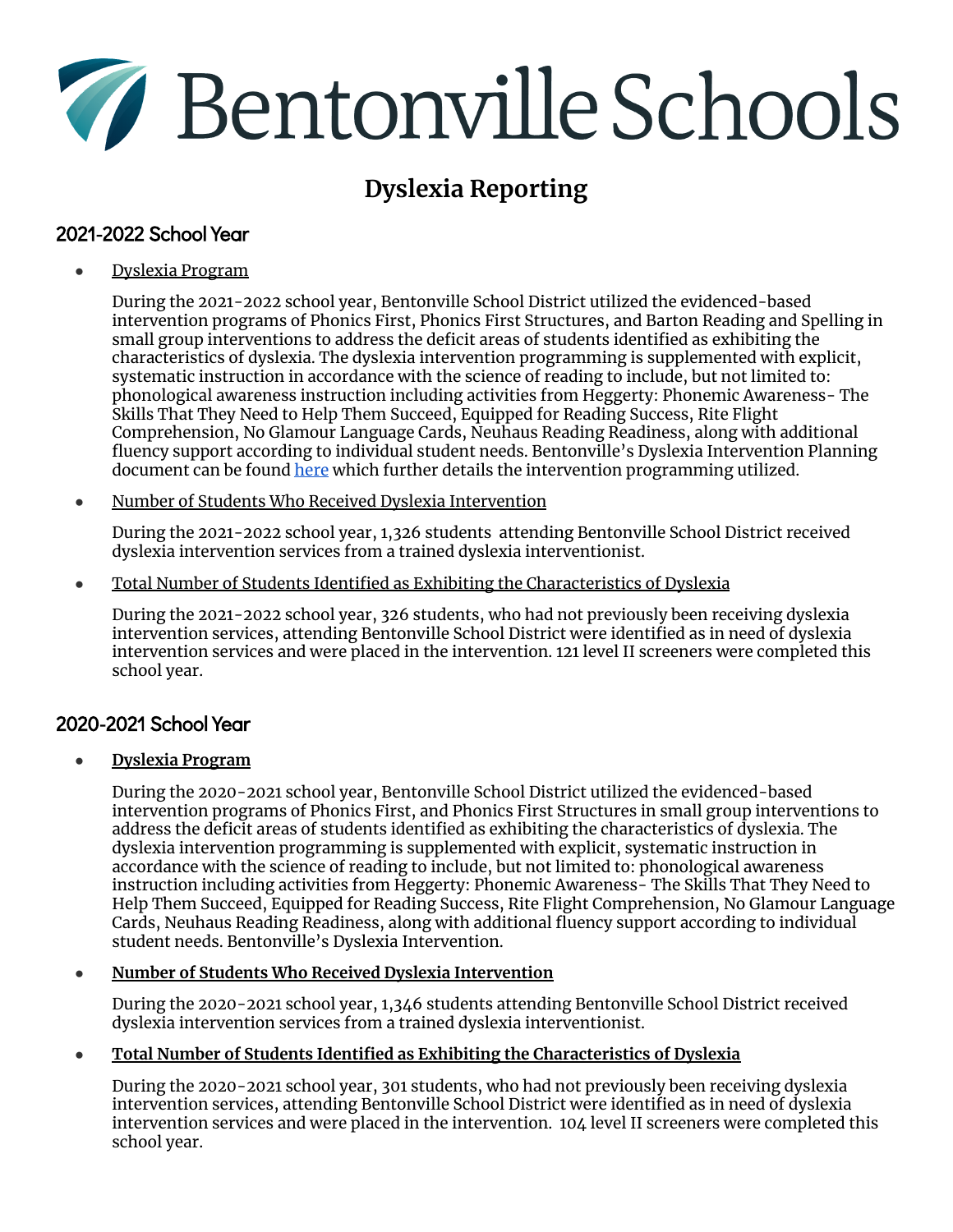# 2019-2020 School Year

#### **● Dyslexia Program**

During the 2019-2020 school year, Bentonville School District utilized the evidenced-based intervention programs of Phonics First, Phonics First Structures, and Barton Reading and Spelling in small group interventions to address the deficit areas of students identified as exhibiting the characteristics of dyslexia. The dyslexia intervention programming is supplemented with explicit, systematic instruction in accordance with the science of reading to include, but not limited to: phonological awareness instruction including activities from Equipped for Reading Success, Rite Flight Comprehension, along with additional fluency support according to individual student needs.

#### ● **Number of Students Who Received Dyslexia Intervention**

During the 2019-2020 school year, 1,577 students attending Bentonville School District received dyslexia intervention services from a trained dyslexia interventionist.

#### ● **Total Number of Students Identified as Exhibiting the Characteristics of Dyslexia**

During the 2019-2020 school year, 475 students, who had not previously been receiving dyslexia intervention services, attending Bentonville School District were identified as in need of dyslexia intervention services and were placed in the intervention.

# 2018-2019 School Year

#### **● Dyslexia Program**

During the 2018-2019 school year, Bentonville School District utilized the evidenced-based intervention programs of Phonics First, Phonics First Structures, and Barton Reading and Spelling in small group intervention to address the deficit areas of students identified as exhibiting the characteristics of dyslexia.

#### ● **Number of Students Who Received Dyslexia Intervention**

During the 2018-2019 school year, 1,330 students attending Bentonville School District received dyslexia intervention services from a trained dyslexia interventionist.

#### ● **Total Number of Students Identified as Exhibiting the Characteristics of Dyslexia**

During the 2018-2019 school year, 370 students, who had not previously been receiving dyslexia intervention services, attending Bentonville School District were identified as in need of dyslexia intervention services; 4 parents of students opted out of services.

# 2017-2018 School Year

# ● **Dyslexia Program**

During the 2017-2018 school year, Bentonville School District utilized the evidenced-based intervention programs of Phonics First, Phonics First Structures, and Barton Reading and Spelling in small group intervention to address the deficit areas of students identified as exhibiting the characteristics of dyslexia.

#### ● **Number of Students Who Received Dyslexia Intervention**

During the 2017-2018 school year, 1,039 students attending Bentonville School District received dyslexia intervention services from a trained dyslexia interventionist.

# ● **Total Number of Students Identified as Exhibiting the Characteristics of Dyslexia**

During the 2017-2018 school year, 558 students attending Bentonville School District were identified as in need of dyslexia intervention services